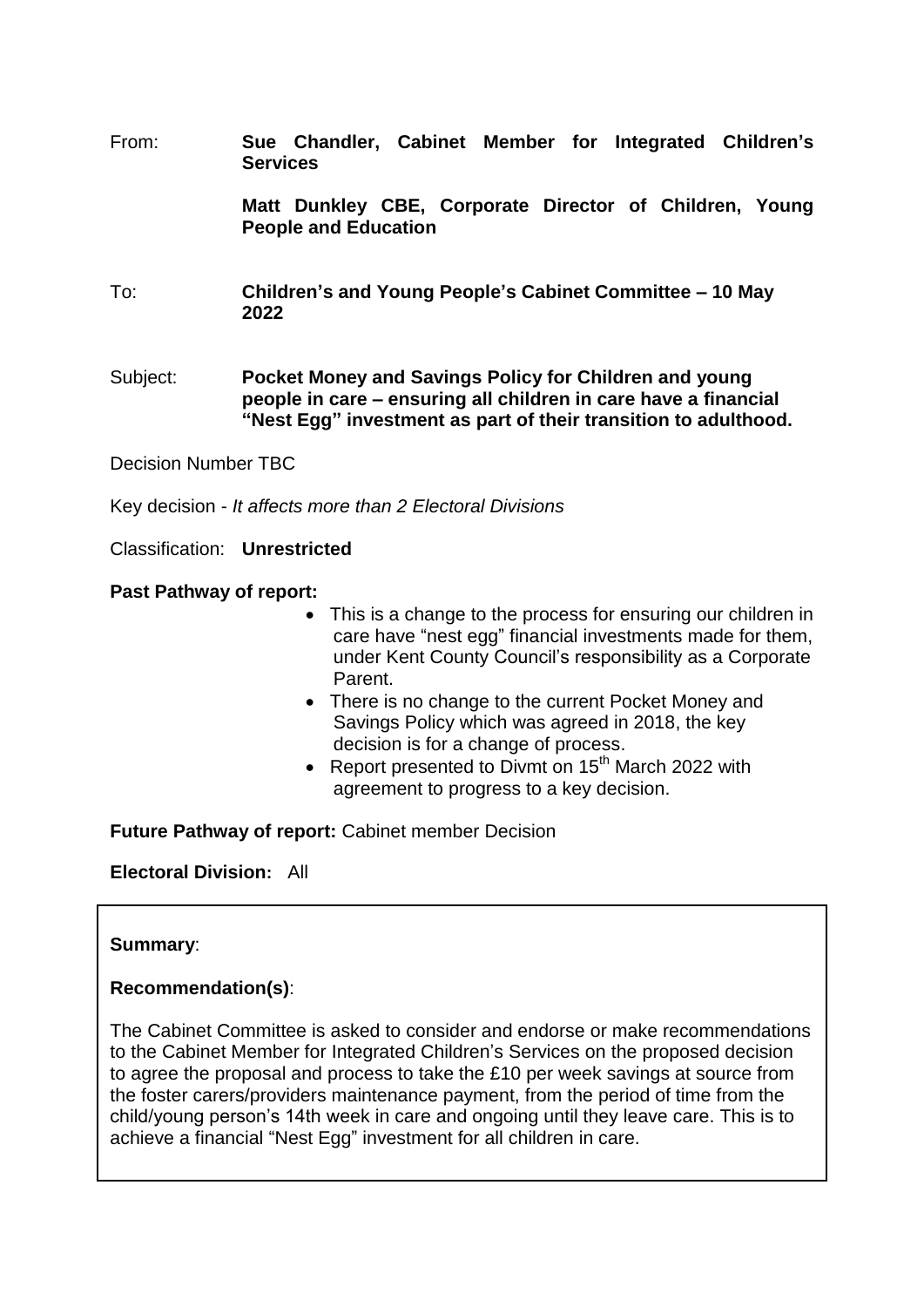#### **1. Introduction**

- 1.1 Since a challenge in 2018 from our children and young people in care to give minimum amounts of pocket money and savings, it is an expectation that all foster carers /providers follow the KCC Savings and Pocket Money policy. This is to enable our young people to leave care at aged 18 years with some financial savings to use to support them moving into independence.
- 1.2 KCC have not previously been able to take children's savings at source due to the capabilities of the different technical systems being able to communicate with each other. Foster carers have consistently asked for the savings to be taken at source, as the current system is complicated and the review of the process, has included working with our Foster Carer Ambassadors so that they are fully informed of the proposed change.

#### **2 Background**

- 2.1 For the past year, there has been a working group exploring whether we can use information from Controc, Oracle and Liberi systems to take the £10 savings at source, pay it into a central KCC bank account and then have it transferred over to either the child's bank account if they leave care before the 12-month period or transferred to their Child Trust Fund or Junior ISA if they remain in care. The Child Trust Fund and Junior ISAs are managed by The Share Foundation and all children in local authority care for over a 12 month period, receive a £200 payment from the government into either their Child Trust Fund or Junior ISA.
- 2.2 The current process is that foster carers and providers who receive a maintenance payment for the care of the child, make savings on an individual basis which often results in children's savings being kept in a variety of different bank accounts. This process needs to be changed to simplify it and remove the risk of our children and young people's savings going astray or it being spent before they reach 18 years old. We therefore would like to manage the savings 'at source' and reduce the number of accounts that children/young people have. Each area has managed a number of complaints from young people who have moved between carers/providers and savings have not been made available to them. If foster carers are no longer fostering for KCC, it makes it almost impossible to get them to pass on any savings, if these have not been passed on, whilst the child is in their care.
- 2.3 In some cases, carers/providers do not always open the child's bank account quickly enough, they may then be reluctant to 'backpay' the £10 per week and this is challenging for social workers to have oversight of, there have been instances where children/young people have moved to alternative carers or left care and not had their savings paid, leaving them with no money to support their transition to independence and the directorate has had to cover these funds as a resolution to the complaint from the young person.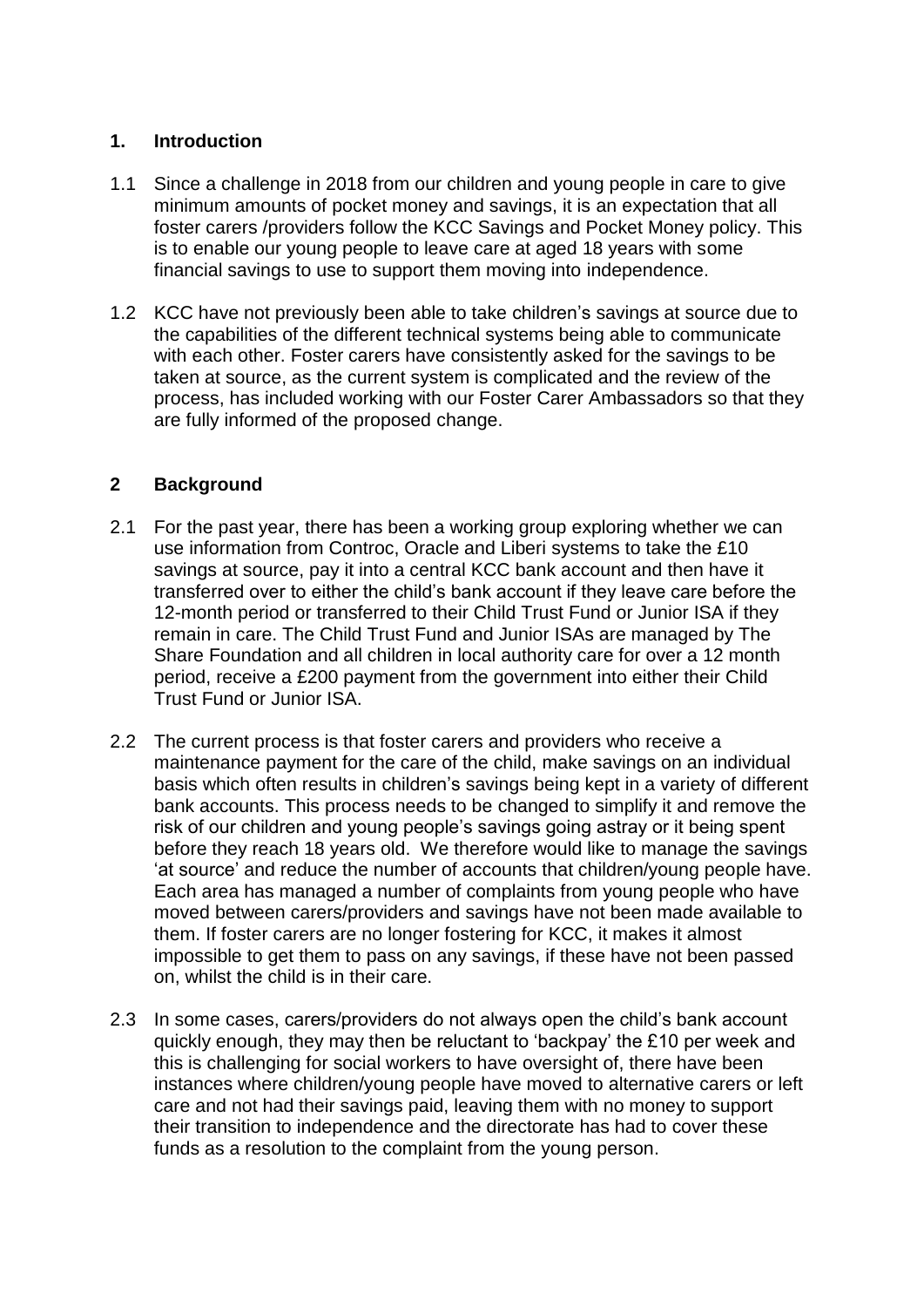- 2.4 There are also income tax implications for foster carers, who must pay the £10 per week from the maintenance fee already received and if we could eradicate this it will have a small benefit on carers payments, which may positively impact recruitment and retention of foster carers and reduce resistance to introducing this change.
- 2.5 The first phase of this proposed change of process will apply to all children and young people placed in "in house" foster care, Independent Fostering Agencies and Residential care home provision.
- 2.6 The second phase will review the savings provision for young people aged 16 18 years living in supported accommodation, following a challenge and a number of complaints from this age group of young people, who feel they are not treated equally to those in foster care. This will be a separate workstream and a review undertaken with a timescale for completion and recommendations delivered by September 2022.

## **3. Pocket Money and Savings Policy**

- 3.1 0-13 weeks in care carers/providers receive as part of the maintenance payment, £10 per week settling in fee per child/young person to account for initial costs and set up Bank Account in child/young person's name to encourage them to put aside a small amount of their pocket money, that they can access at any time. The child's social worker will complete the CIC Review Pre-Meeting Report to confirm this has been done, record Bank Account details on Liberi 'Record of child/young person's Bank Account, CTF/JISA' and Independent Reviewing Officer (IRO) will check at Review (No change in policy).
- 3.2 From the child/young person's 14th week in care, £10 per week will be taken at source from the maintenance payment and be held in a Kent County Council Account, until either a Child Trust Fund or Junior ISA is identified by The Share Foundation, following a child/young person's 52 weeks in care.
- 3.3 Should the child/young person leave care before 52 weeks, the amount of savings held in the KCC Account will be paid into the Bank Account set up in the first 13 weeks by the carer/provider.
- 3.4 At 52 weeks, Management Information Team contact The Share Foundation to request that either a Junior ISA is set up, or the details of the Child Trust Fund are located (depending on the age of the child, as to whether they were eligible for the Child Trust Fund). The current government funded policy, pays £200 into their account with The Share Foundation, once the child has been in care for over 12 months.
- 3.5 The monies accrued in the KCC Account for those children/young people who have remained in care for 52 weeks will be paid into their JISA/CTF and £10 per week will continue to be paid into the JISA/CTF from the KCC Account every month for the period up until the care period ends.